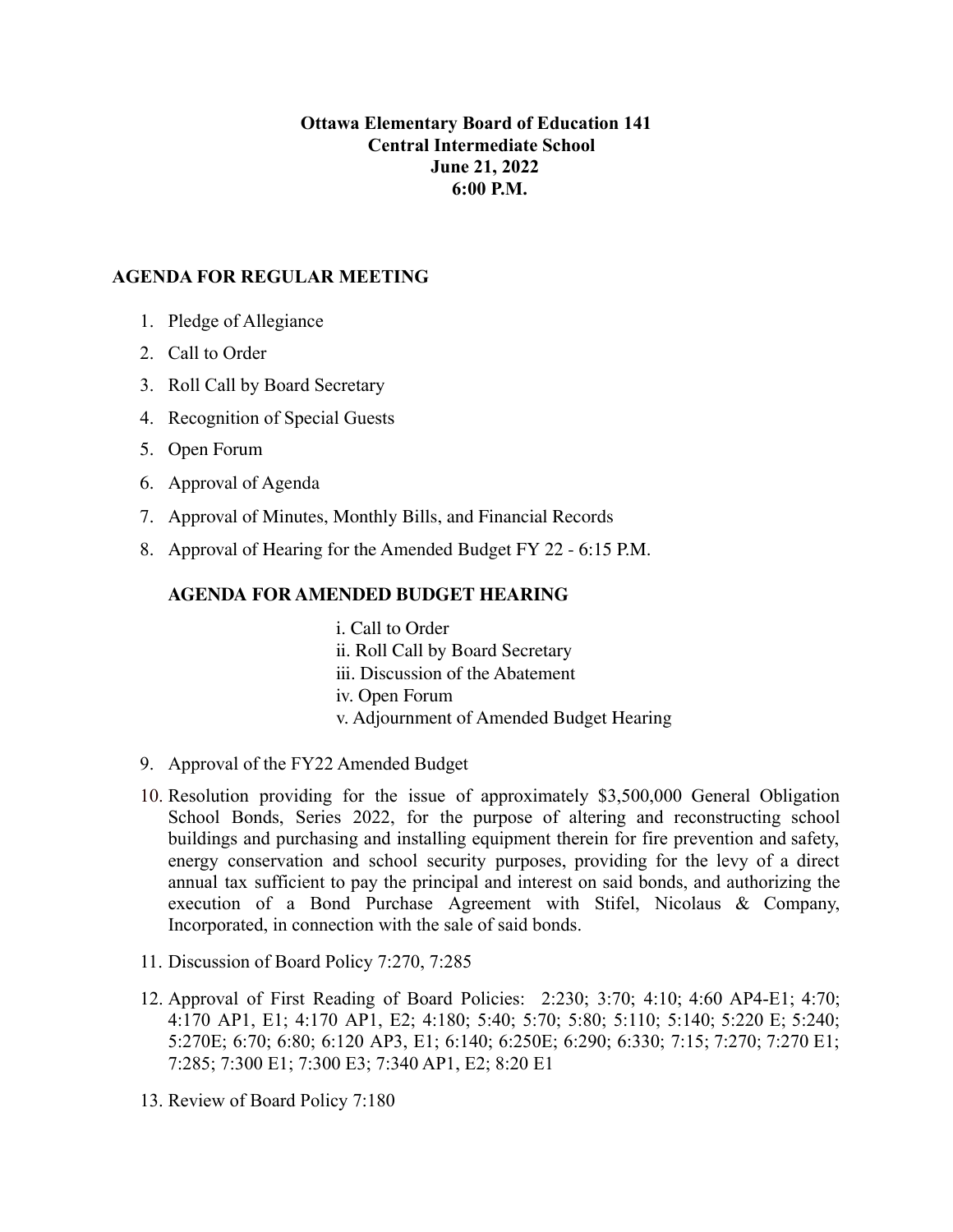- 14. Approval of Paraprofessional Collective Bargaining Agreement with the Ottawa Elementary Board of Education
- 15. Approval of Custodian Collective Bargaining Agreement with the Ottawa Elementary Board of Education
- 16. Approval of Additional Shepherd Activity Funds
- 17. Discussion of Summer Maintenance Report
- 18. Discussion of Lincoln Air Conditioning
- 19. Discussion of Dean of Students Job Responsibilities
- 20. Approval of FY22 Interest Earnings in the Debt Service Fund
- 21. Approval of District Discipline Handbook
- 22. Approval of 2022-2023 Strategic Plan
- 23. Information on Therapy Dog
- 24. Approval of Curriculum Reports
	- a. Curriculum & Assessment Report
	- b. Technology Report
- 25. Approval of Resignations
- 26. Approval of Transfers
- 27. Approval of FMLA Leave
- 28. Approval of Summer Workers
- 29. Approval of Coaches for the 2022-2023 School Year
- 30. Approval of Bread, Milk, and Paper Bids
- 31. Acceptance of Superintendent's Reports
	- a. Enrollment Report
	- b. May Cafeteria Report
	- c. Bus Incident & Discipline Report
	- d. Substitute Report
	- e. FOIA
- 32. Enter into Executive Session for the Purpose of the Appointment, Employment, Compensation, Discipline, Performance, or Dismissal of Specific Employees of the Public Body, specific individuals who serve as independent contractors in a park, recreational, or educational setting, reviewing Closed Session Minutes to be Released, Kept in Confidence, Not 18 Months Old, including the Closed Minutes of May 17, 2022, and Negotiations.